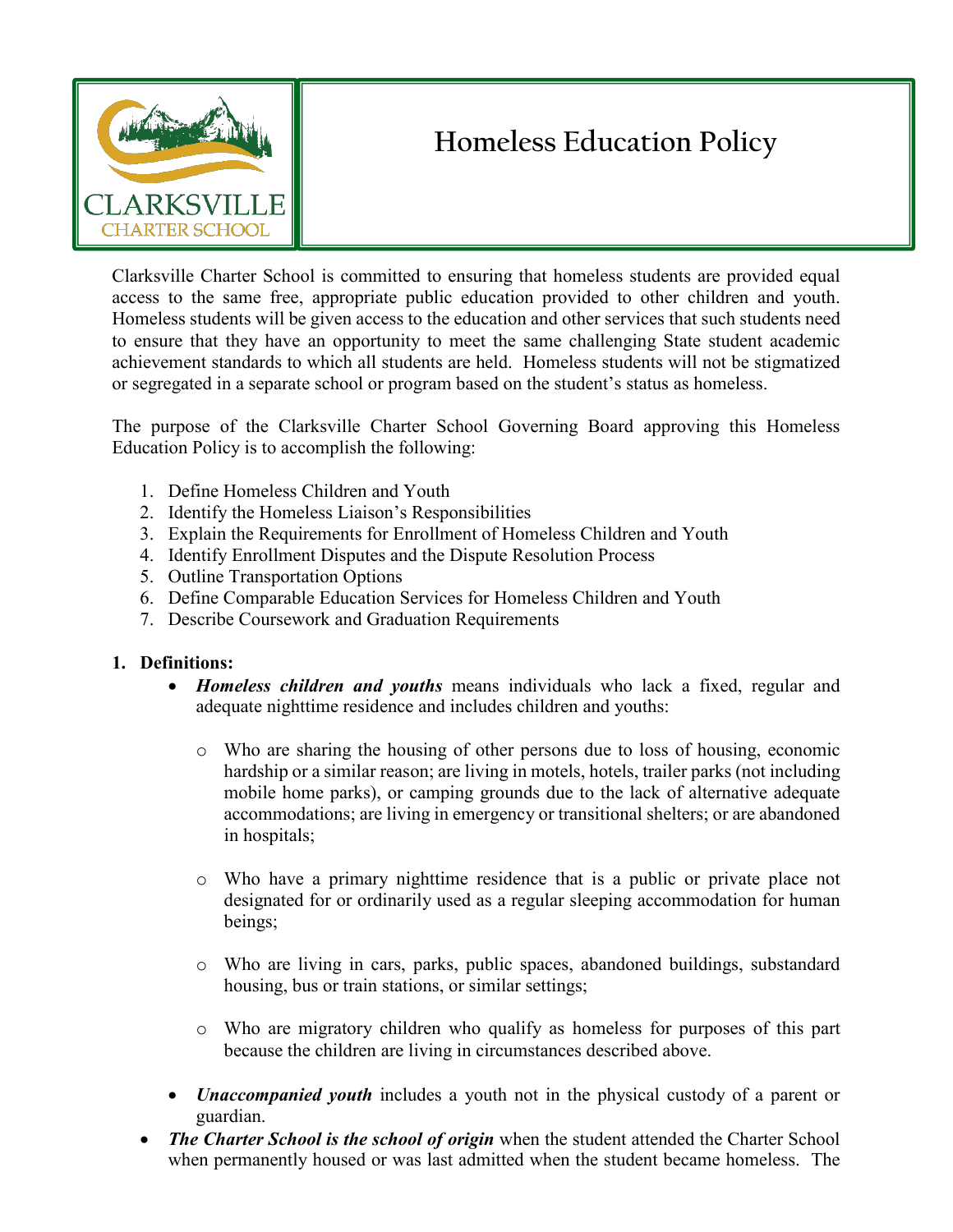Charter School will not be considered the school of origin when it is contrary to the wishes of a student's parent(s) or guardian(s), or is not in the best interest of the student.

In determining the best interest of the child or youth, the School shall:

- o Presume that keeping the child or youth in the school of origin is in the best interest of the child or youth, less it is contrary to the request of the child's or youth's parent or guardian, or unaccompanied youth;
- o Consider student-centered factors related to the child's or youth's best interest, including factors related to the impact of mobility on achievement, education, health, and safety of homeless children and youth, giving priority to the request of the child's or youth's parent or guardian or unaccompanied youth;
- o If, after conducting the best interest determination based on consideration of the presumption identified above and the student-centered factors identified above, the School determines that it is not in the child's or youth's best interest to attend the School, the School shall provide the child's or youth's parent or guardian or the unaccompanied youth with a written explanation of the reasons for its determination, in a manner and form understandable to such parent, guardian, or unaccompanied youth, including information regarding the right to appeal; and
- o In the case of an unaccompanied youth, ensure that the School liaison assists in placement or admission decisions, gives priority to the views of such unaccompanied youth and provides notice to such youth of the right to appeal.

A child or youth or unaccompanied youth shall be considered homeless for as long as he/she is in a living situation described above.

- **2. Homeless Liaison Responsibilities:** The Charter School's homeless liaison is required to do all of the following:
	- Ensure that homeless children and youths are identified by school personnel through outreach and coordination activities with other entities and agencies;
	- Ensure that homeless children and youth are admitted in, and have a full and equal opportunity to succeed in the School;
	- Ensure that homeless children and youths have access to and receive educational services for which such families, children, and youth are eligible, including referrals to health care services, dental services, mental health and substance abuse services, housing services and other appropriate services;
	- Ensure that the parents or guardians of homeless children and youths are informed of the educational and related opportunities available to their children and are provided with meaningful opportunities to participate in the education of their children;
	- Ensure that admission disputes are mediated in accordance with the dispute resolution process outlined below;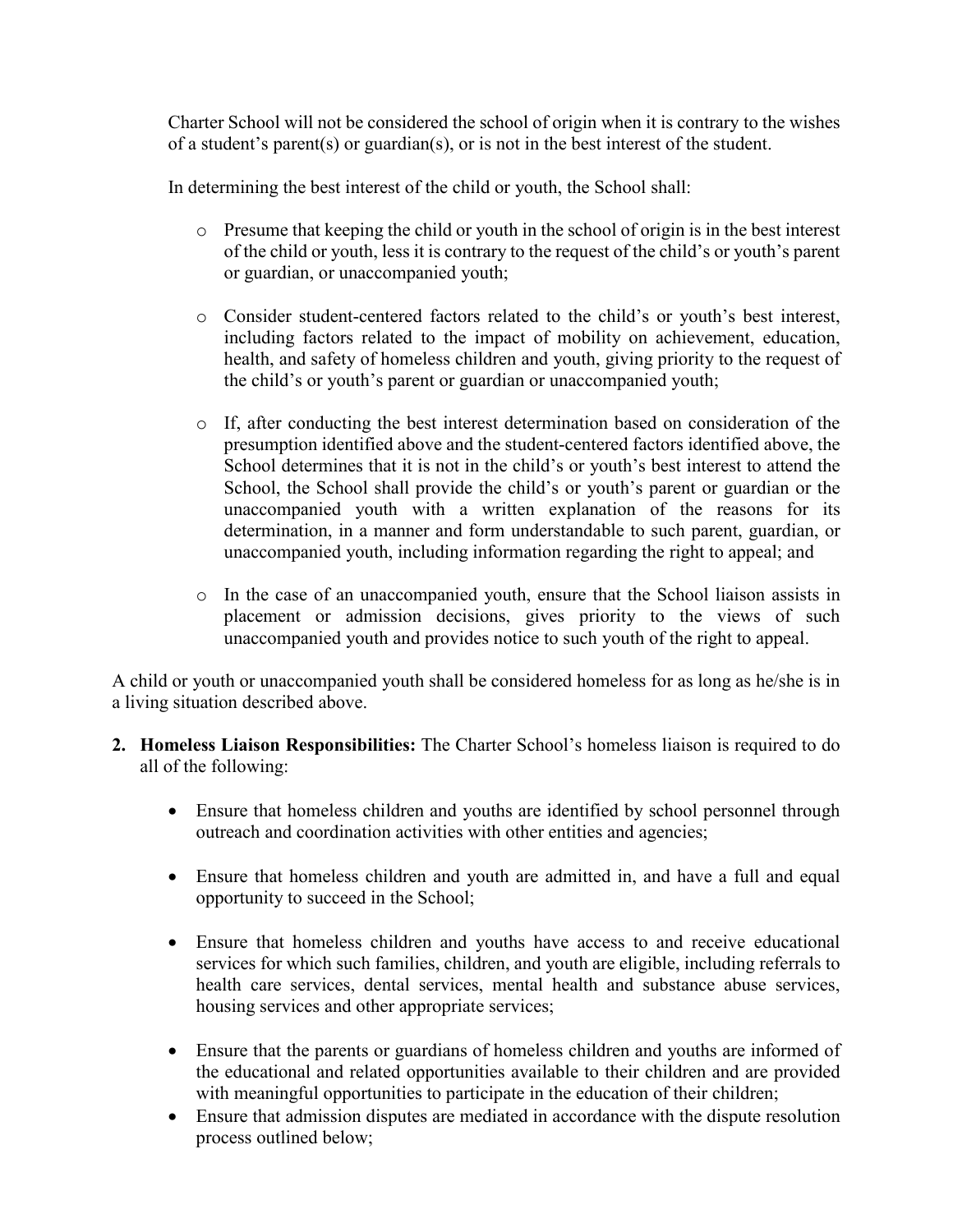- Ensure that public notice of the educational rights of homeless children and youths is disseminated in locations frequented by parents or guardians, including schools, shelters, public libraries and soup kitchens, in a manner and form understandable to the parents and guardians of homeless children and youths, and unaccompanied youths;
- Ensure that school personnel providing services participate in professional development and other technical support as determined appropriate by the State Coordinator;
- Ensure that unaccompanied youths 1) are admitted to school; 2) have opportunities to meet the same challenging State academic standards as the State establishes for other children and youth, including implementation of procedures to identify and remove barriers that prevent youths from receiving appropriate credit for full or partial coursework satisfactorily completed while attending a prior school; and 3) are informed of their status as independent students and that the youths may obtain assistance from the liaison to receive verification of such status for purposes of the Free Application for Federal Student Aid.
- **3. Admission:** All homeless students are required to follow the school's process for admitting students, including filling out and submitting the school's enrollment packet on time. As with all students, admission depends upon availability. In the event of an oversubscription in a grade, homeless students will participate in the lottery as with any other student. As used in this policy, admission means attending classes and participating fully in school activities.

If the homeless student seeking admission is unable to produce records normally required for admission, such as previous academic records, medical records, proof of residency or other documentation, this will not serve as a basis for non-admission. Provided that the admission process has been followed in all other respects, a homeless student will be admitted in the School despite the missing paperwork. Upon admission, the School will contact the school last attended by the students to obtain relevant academic and other records.

If the student needs to obtain immunizations, or immunization or medical records, the School will immediately refer the parent or guardian of the student, or the unaccompanied youth, to the Homeless Liaison, who shall assist in obtaining necessary immunizations, or immunization or medical records.

A homeless student shall be allowed to continue his or her education in the school of origin through the duration of homelessness. If the homeless student's status changes before the end of the academic year so that the student is no longer homeless, either of the following apply: 1) If the homeless student is in high school, the School (if it the school of origin) shall allow the formerly homeless student to continue that student's education in the School through graduation; 2) If the homeless student is in kindergarten or any of grades 1 to 8, inclusive the School (if it is the school of origin) shall allow the formerly homeless student to continue that student's education in the School through the duration of the academic school year.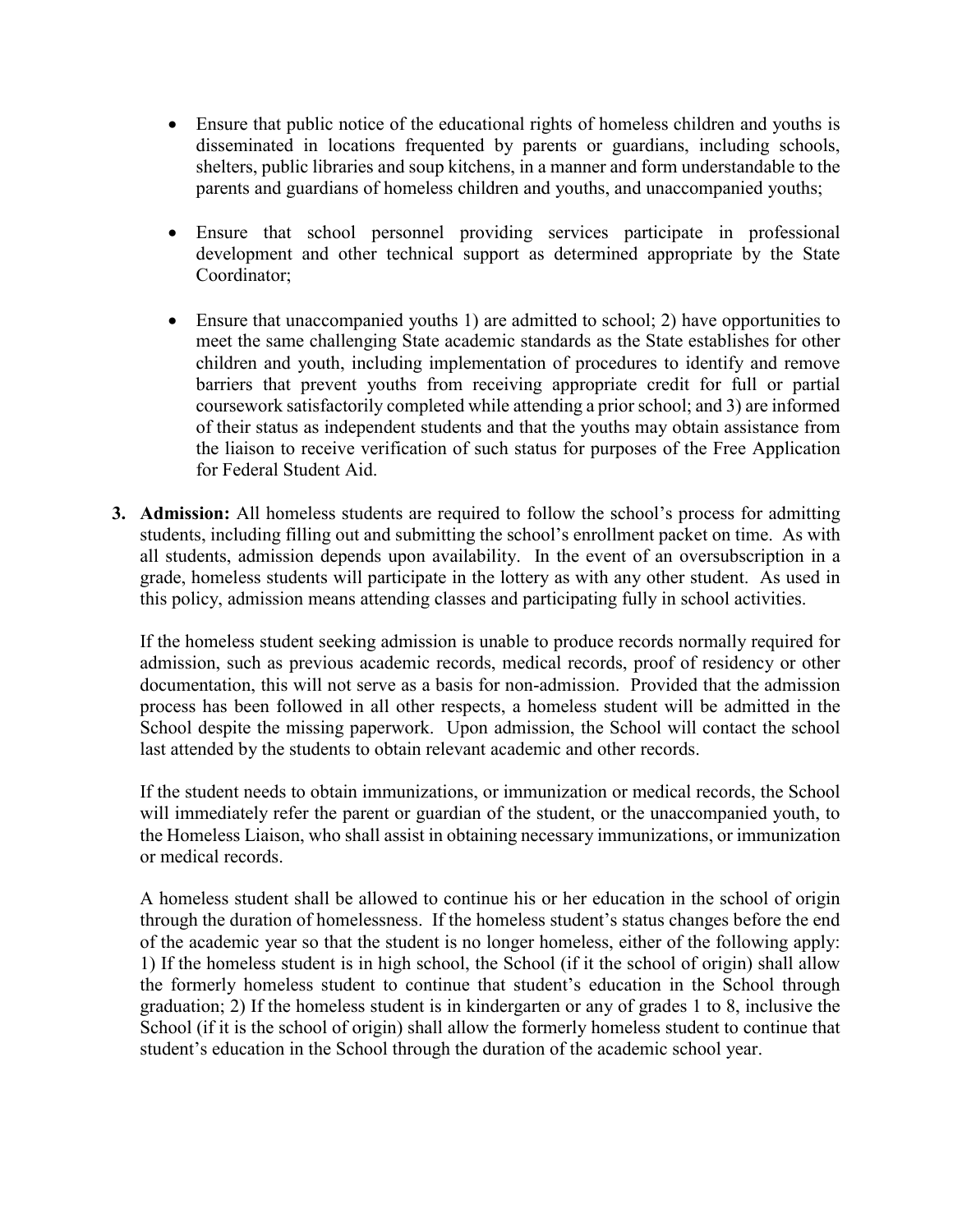**4. Admission Disputes and the Dispute Resolution Process:** If a dispute arises over admission in the Charter School of a homeless student, the student will be immediately enrolled to the Charter School in which admission is sought, pending resolution of the dispute.

The Charter School will refer the student and/or his/her parents or guardians to the Homeless Liaison, who will carry out the dispute resolution in accordance with the process set forth below, as expeditiously as possible after receiving notice of the dispute. In the case of an unaccompanied youth, the Homeless Liaison will ensure that the youth is immediately admitted in school pending resolution of the dispute.

Parents, guardians and unaccompanied youth may provide written or oral documentation to support their positions about admission and may seek assistance of social services, advocates, and/or service providers in the dispute process.

The Charter School will provide the parent or guardian of the student with a written explanation of the Charter School's decision regarding admission, including the rights of the parent, guardian or unaccompanied youth's appeal the decision. The written explanation will be complete, as brief as possible, simply stated and provided in a language that the parent, guardian or unaccompanied youth can understand.

If the dispute remains unresolved at the Charter School level or is appealed, then the Charter School Homeless Liaison will forward all written documentation and related paperwork to the homeless liaison at the county office of education (COE). The COE's homeless liaison will review these materials and determine the school selection or admission decision within five (5) working days of receipt of the materials. The COE homeless liaison will notify the Charter School and parent/guardian/unaccompanied youth of the decision.

If the dispute remains unresolved at the COE level or is appealed to the State, then the COE homeless liaison will forward all written documentation and related paperwork to the State Homeless Coordinator. Upon review, the CDE will notify the parent/guardian/unaccompanied youth of the decision relating admission in the Charter School within ten working days of receipt of the materials.

- **5. Transportation**: The Charter School will provide or arrange for transportation of a homeless student, at the request of the parent, guardian or Homeless Liaison, to the Charter School when the Charter School is the school of origin. If the student begins living in an area served by another local educational agency while continuing his/her education at the Charter School, the Charter School will contact that local educational agency to agree upon a method to apportion the responsibility and costs for providing the student with transportation to and from the Charter School.
- **6. Comparable Education Services:** Each homeless student will be provided access to services comparable to services offered to other students in the Charter School, including but not limited to the following:
	- Educational services for which the homeless student meets federal, state and local program eligibility criteria
	- Programs in career and technical education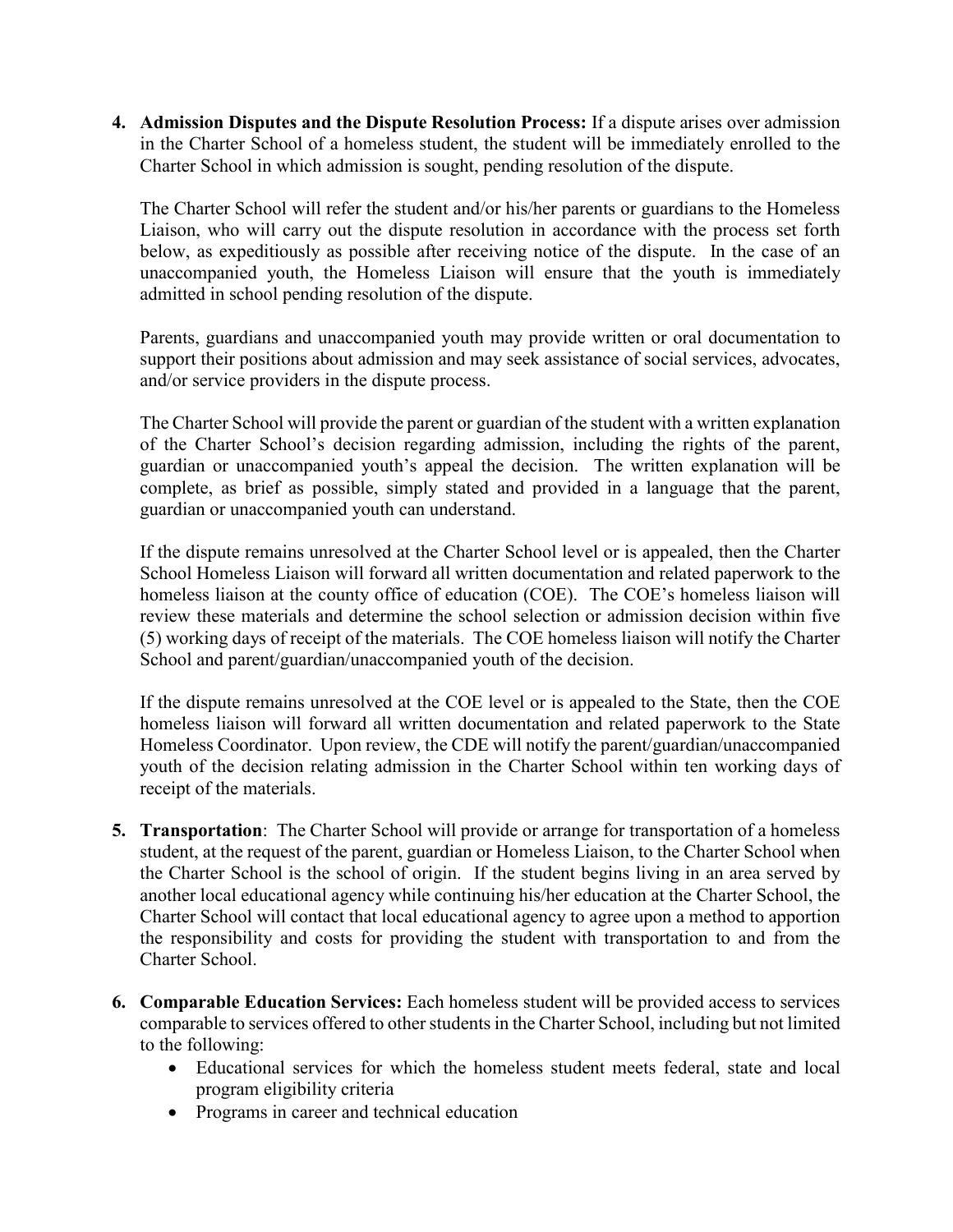**7. Coursework and Graduation Requirements:** The School shall accept coursework satisfactorily completed by a homeless student while attending another public school, a juvenile courts school, a charter school, a school in a country other than the United States, or a nonpublic, nonsectarian school even if the pupil did not complete the entire course and shall issue that homeless student full or partial credit for the coursework completed.

The credits accepted shall be applied to the same or equivalent course, if applicable, as the coursework completed in the prior school.

The School shall not require a homeless student to retake a course if the student has satisfactorily completed the entire course in a prior school. If the student did not complete the entire course, the School shall not require the pupil to retake the portion of the course the student completed unless the School, in consultation with the holder of educational rights for the student, finds that the student is reasonably able to complete the requirements in time to graduate from high school. When partial credit is awarded in a particular course, the homeless student shall be admitted in the same or equivalent course, if applicable, so the student may continue and complete the entire course.

A homeless student shall not be prevented from retaking or taking a course to meet the eligibility requirements for admission to the California State University or the University of California.

A homeless student who transfers between schools any time after the completion of the pupil's second year of high school and is in the student's third or fourth year of high school, the School shall exempt from all coursework and other requirements adopted by the School that are in addition to the statewide coursework requirements specified in Education Code section 51225.3, unless the School makes a finding that the student is reasonably able to complete the School's graduation requirements in time to graduate from high school by the end of the student's fourth year of high school.

If the School determines that the homeless student is reasonably able to complete the School's graduation requirements within the student's fifth year of high school, the School shall do all of the following: 1) Inform the student of the student's option to remain in school for a fifth year to complete the School's graduation requirements; 2) Inform the student, and the student's educational rights holder, about how remaining in the School for a fifth year to complete the School's graduation requirements will affect the student's ability to gain admission to a postsecondary educational institution; 3) Provide information to the student about transfer opportunities available through the California Community Colleges; 4) Permit the student to stay in school for a fifth year to complete the School's graduation requirements upon agreement with the student, if the student is 18 years of age or older, or if under 18 years of age, with the person holding the right to make educational decisions for the student.

To determine whether a homeless student is in the third of fourth year of high school, either the number of credits the pupil has earned to the date of transfer or the length of the student's school admission may be used, whichever will qualify the student for the exemption.

Within 30 calendar days of the date that a homeless student may qualify for the exemption from local graduation requirements transfers into a school, the School shall notify the student, the educational rights holder, and the School's liaison for homeless children and youth of the